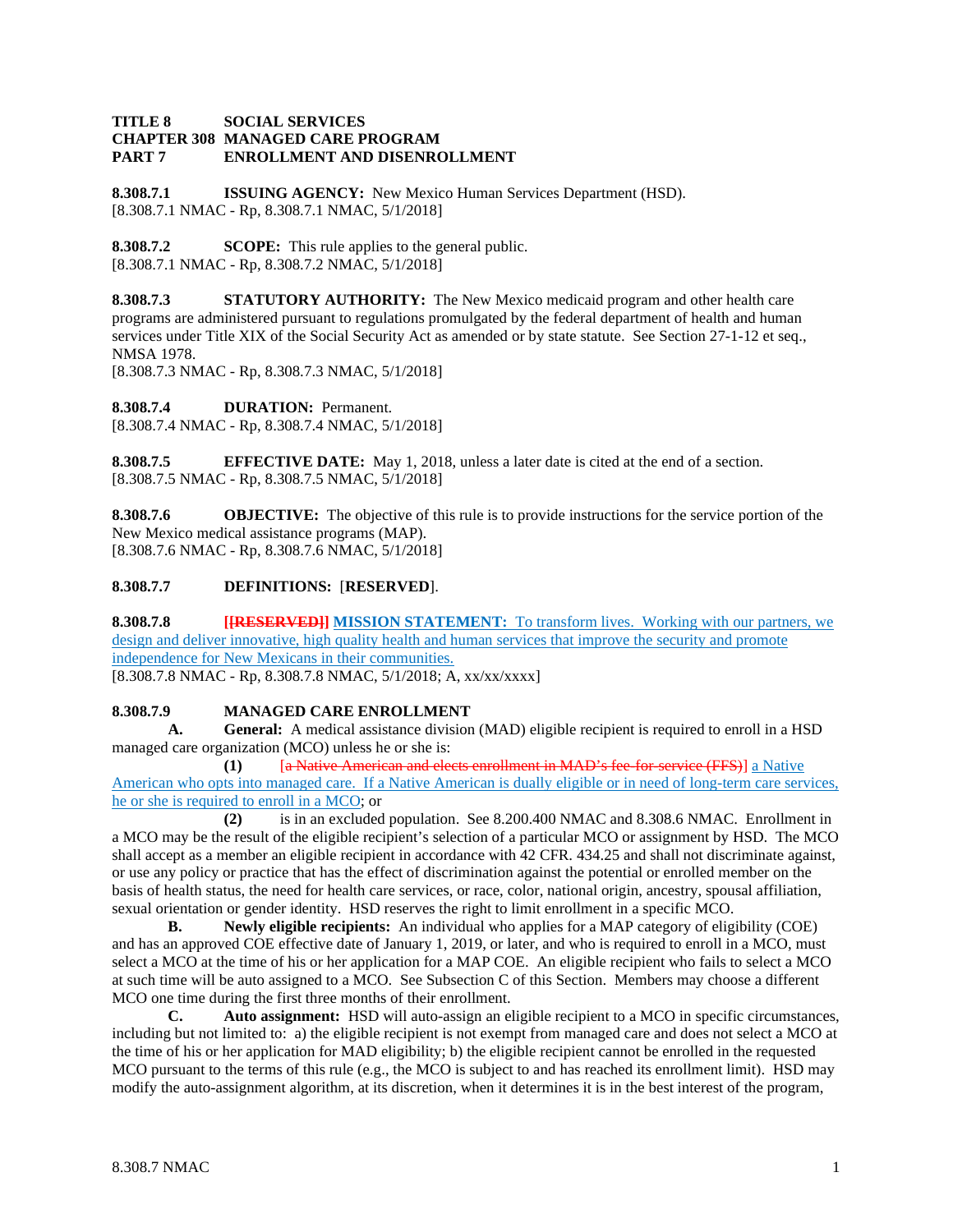including but not limited to, sanctions imposed on the MCO, consideration of quality measures, cost or utilization management performance criteria.

**(1)** The HSD auto-assignment process will consider the following:

**(a)** if the eligible recipient was previously enrolled with a MCO and lost his or her eligibility for a period of six months or less, he or she will be re-enrolled with that MCO, provided he or she is eligible for reenrollment in that MCO at the time of auto assignment;

**(b)** if the eligible recipient has a family member enrolled in a specific MCO, he or she will be enrolled with that MCO;

**(c)** if the eligible recipient has family members who are enrolled with different MCOs, he or she will be enrolled with the MCO that the majority of other family members are enrolled with;

**(d)** if the eligible recipient is a newborn, he or she will be assigned to the mother's MCO for the month of birth, at a minimum; see Subsection A of 8.308.6.10 NMAC; or

**(e)** if none of the above applies, the eligible recipient will be assigned to an MCO using the default logic that auto assigns an eligible recipient to a MCO.

**D. Effective date for a newly eligible recipient's enrollment in managed care:** In most instances, the effective date of enrollment with a MCO will be the same as the effective date of eligibility approval.

**E.** Retroactive MCO enrollment is limited to up to six months prior to the current month for the following reasons:

**(1)** retroactive medicare enrollment; or

**(2)** retroactive changes in eligibility; or

**(3)** retroactive nursing facility coverage; or

**(4)** changes in race code from Native American to non-Native American.

**F. Eligible recipient member lock-in:** A member's enrollment with a MCO is for a 12-month lockin period. During the first three months of his or her initial [or annual] MCO enrollment, either by the member's choice or by auto-assignment, he or she shall have one option to change MCOs for any reason, except as described below.

**(1)** If the member does not choose a different MCO during his or her first three months of enrollment, the member will remain with this MCO for the full 12-month lock-in period before being able to switch MCOs.

**(2)** If during the member's first three months of enrollment in the initially or annuallyselected or a HSD assigned MCO, and he or she chooses a different MCO, he or she is subject to a new 12-month lock-in period and will remain with the newly selected MCO until the lock-in period ends. After that time, the member may switch to another MCO.

**(3)** At the conclusion of the 12-month lock-in period, the member shall have the option to select a new MCO, if desired. The member shall be notified of the option to switch MCOs [60 days] two months prior to the expiration date of the member's lock-in period, the deadline by when to choose a new MCO.

[**(4)** If a member loses his or her MAD eligibility for a period of six months or less, he or she will be automatically re-enrolled with the former MCO.]

[**(5)] (4)** If an inmate, as defined at 8.200.410.17 NMAC, becomes a newly eligible recipient during incarceration and remains eligible at the time of their release, he or she will be enrolled with the MCO of their choice or auto-assigned to a MCO, unless they are Native American. Their initial 12-month lock-in period will begin on the first of the month of their release from incarceration.

[**(6)] (5)** If a member misses what would have been his or her annual switch enrollment period due to incarceration, hospitalization or incapacitation, the member will have two months to choose a new MCO.

**G. Eligible recipient MCO open enrollment period:** The open enrollment period is the last two months of an eligible recipient's 12-month lock-in period, and is the time period during which a member can change his or her MCO without having to provide a specific reason to HSD. The open enrollment period may be initiated at HSD's discretion in order to support program needs.

**H. Mass transfers from another MCO:** A MCO shall accept any member transferring from another MCO as authorized by HSD. The transfer of membership may occur at any time during the year.

**I. Change of enrollment initiated by a member during a MCO lock-in period:**

**(1)** A member may select another MCO during his or her annual renewal of eligibility, or recertification period.

**(2)** A member may request to be switched to another MCO for cause, even during a lock-in period. [The member must submit a written request to HSD or may submit an oral request by calling the New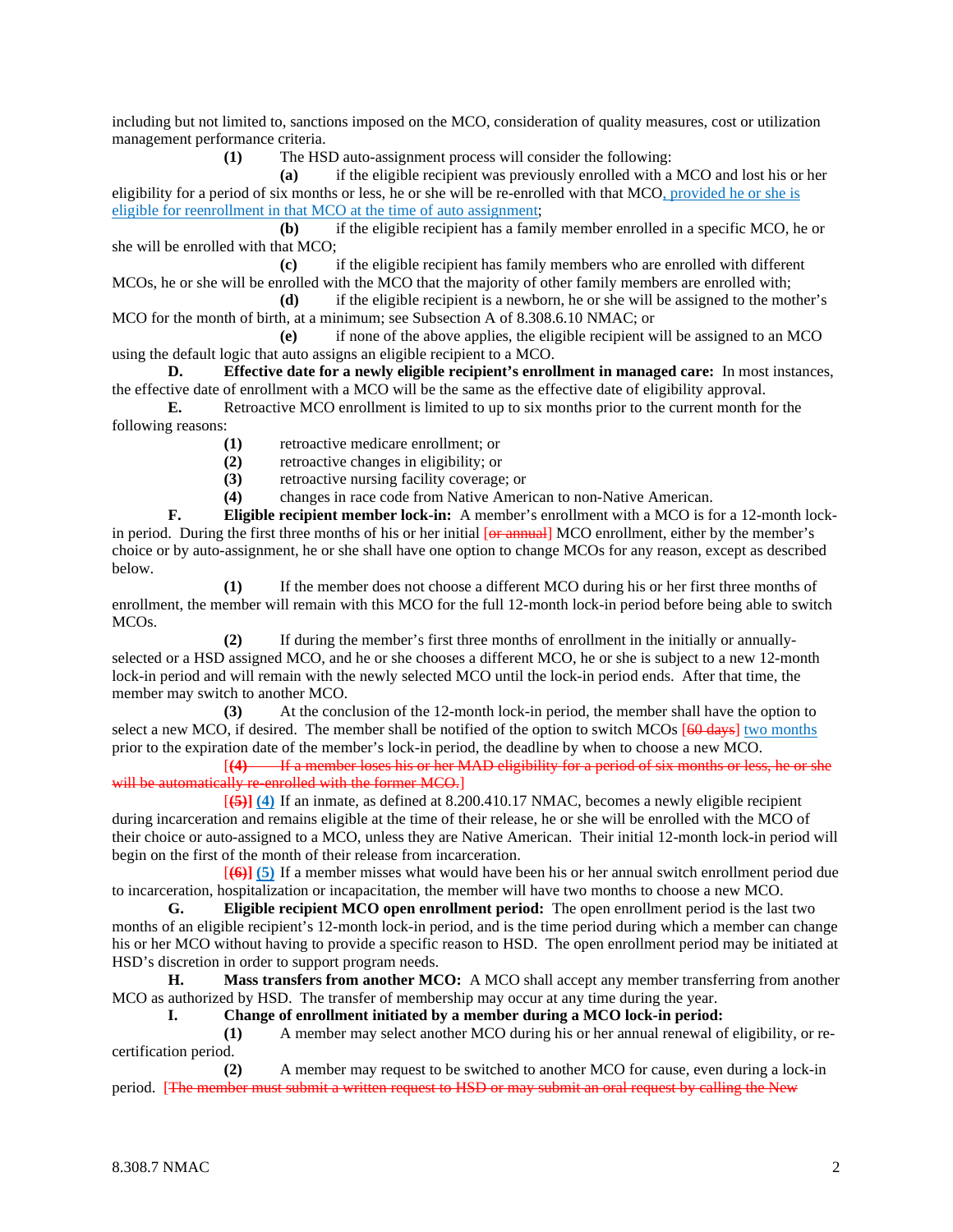Mexico medicaid call center] The member may submit the request to HSD's consolidated customer service center or the medical assistance division. Examples of "cause" include, but are not limited to:

**(a)** the MCO does not, because of moral or religious objections, cover the service

**(b)** the member requires related services (for example a cesarean section and a tubal ligation) to be performed at the same time, not all of the related services are available within the network, and his or her PCP or another provider determines that receiving the services separately would subject the member to unnecessary risk; and

**(c)** poor quality of care, lack of access to covered benefits, or lack of access to providers experienced in dealing with the member's health care needs.

**(d)** Continuity of care (for example, a member's physician or specialist is no longer in the MCO's provider network or a member lives in a rural area and the closest physician that accepts their current MCO is too far away).

**(e)** Family continuity (for example, a switch that is requested so that all family members are enrolled with the same MCO).

**(f)** Administrative error (for example, a member chooses an MCO at initial enrollment or requests to change MCOs during an allowable switch period but the request was not honored).

**(3)** No later than the first calendar day of the second month following the month in which the request is filed by the member, HSD must respond in writing. If HSD does not respond timely, the request of the member is deemed approved. If the member is dissatisfied with HSD's determination, he or she may request a HSD administrative hearing; see 8.352.2 NMAC for detailed description.

**(4)** Native American opt-in and opt-out:

**(a)** Native American members in fee-for-service (FFS) may opt-in to managed care at any time during the year. MCO enrollment begins on the first calendar day of the month following HSD's receipt of the member's MCO opt-in request.

**(b)** Native American members may opt-out of managed care at any time during the year. MCO enrollment ends on the last calendar day of the enrollment month in which HSD receives the opt-out request.

**(c)** Native Americans who opt-in to managed care are not retroactively enrolled into managed care for prior months.

**(d)** A Native American who is approved for a category of eligibility that is required to be enrolled with a MCO must follow Subsection E, F and H of 8.308.7.9 NMAC regarding MCO enrollment. [8.308.7.9 NMAC - Rp, 8.308.7.9 NMAC, 5/1/2018; A, 1/1/2019; A, xx/xx/xxxx]

#### **8.308.7.10 DISENROLLMENT**

the member seeks;

**A. Member disenrollment initiated by a MCO:** The MCO shall not, under any circumstances, disenroll a member. The MCO shall not request disenrollment because of a change in the member's health status, because of his or her utilization of medical or behavioral health services, his or her diminished mental capacity, or uncooperative or disruptive behavior resulting from his or her special needs.

**B. Other HSD member disenrollment:** A member may be disenrolled from a MCO or may lose his or her MAD eligibility if:

(1) he or she moves out of the state of New Mexico;<br>(2) he or she no longer qualifies for a MAP category

**(2)** he or she no longer qualifies for a MAP category of eligibility or has a change to a MAP category of eligibility that is not eligible for managed care enrollment;

**(3)** he or she requests disenrollment for cause, including but not limited to the unavailability of a specific care requirement that none of the contracted MCOs are able to deliver and disenrollment is approved by HSD;

**(4)** a member makes a request for disenrollment which is denied by HSD, but the denial is overturned in the member's HSD administrative hearing final decision; or

**(5)** HSD imposes a sanction on the MCO that warranted disenrollment.

**C.** Effective date of disenrollment: All HSD-approved disenrollment requests are effective on the first calendar day of the month following the month of the request for disenrollment, unless otherwise indicated by HSD. In all instances, the effective date shall be indicated on the termination record sent by HSD to the MCO. [8.308.7.10 NMAC - Rp, 8.308.7.10 NMAC, 5/1/2018; A, 1/1/2019]